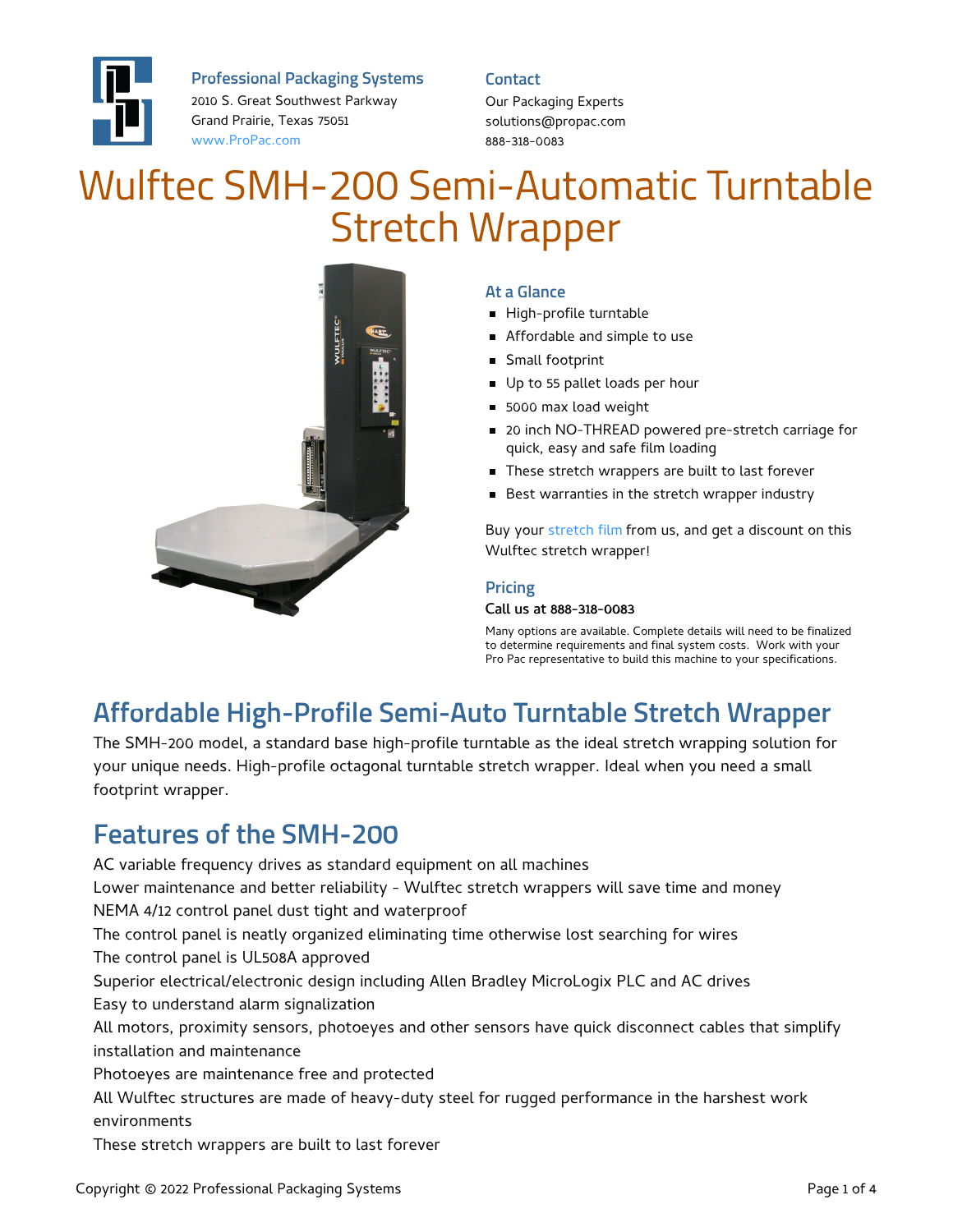Dual chain driven for balanced movement & no vibration

Quick and easy adjustment of upper and lower carriage travel

The Maintenance-Free spring-loaded carriage gate equipped with spring loaded rollers ensures optimal contact with the stretch film, year after year, without involving maintenance

Wulftec is the only manufacturer to offer a LIFETIME warranty on its pre-stretch roller blue compound Preset pre-stretch ratios are available from 50-300%

Since all of our semi-automatic SMART Series stretch wrappers wrap 2 inches from the turntable, you are guaranteeing the product is properly secured to the pallet, resulting in a pallet that is more stable for transport, and therefore less damage

No film threading is required and a Lexan cover eliminates operator's ability to reach rollers when gate is closed

Non-Proprietary parts accessible on a local base

#### **SMART Series**

The Wulftec SMART Series is a competitively-priced series of semi automatic low and high profile turntable stretch wrappers. A smart approach to semi-automatic stretch wrapping.

Get the exact stretch wrapper you need and pay only for the features you want Pick and choose the individual components that will best meet your stretch wrapping needs A better, more competitive price Modular in design Better and quicker turnaround Get the exact machine you need Adapt without overspending Upgrade the control panel at any time Upgrade the base at any time Upgrade the carriage at any time Change the tower/wrap height at any time

### **Best Warranties in the Industry**

5-year unlimited cycle warranty 10-year warranty on steel structure 10-year warranty on 25" ring gear bearings Lifetime warranty on pre-stretch roller blue compound

Please [contact](file:///contact/) Pro Pac or call 888-318-0083 for your stretch wrapping equipment.

### **Specifications**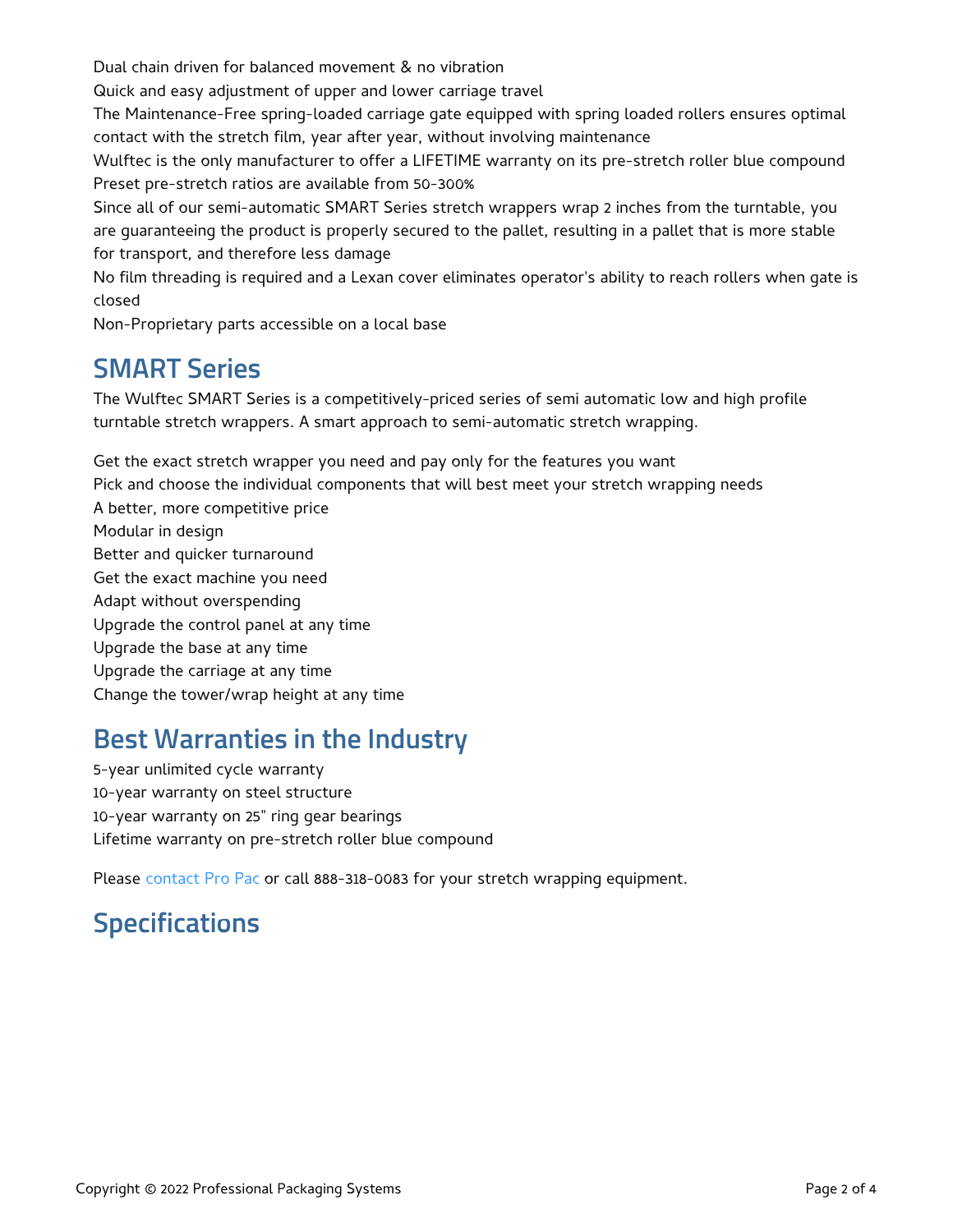| <b>Production Rate</b>         | 55 loads per hour                                                                                                                                                                                                                                                                                                                                                                                                                                                                                                                 |
|--------------------------------|-----------------------------------------------------------------------------------------------------------------------------------------------------------------------------------------------------------------------------------------------------------------------------------------------------------------------------------------------------------------------------------------------------------------------------------------------------------------------------------------------------------------------------------|
| <b>Machine Dimensions</b>      | 109.5" L x 51" W x 99" H                                                                                                                                                                                                                                                                                                                                                                                                                                                                                                          |
| Maximum Load Size              | 51" L x 51" W x 80" H                                                                                                                                                                                                                                                                                                                                                                                                                                                                                                             |
| Load Weight                    | 5000 lbs                                                                                                                                                                                                                                                                                                                                                                                                                                                                                                                          |
| Approximate<br>Shipping Weight | 2200 lbs                                                                                                                                                                                                                                                                                                                                                                                                                                                                                                                          |
| Electrical<br>Requirements     | 120 V /1 ph /60Hz 15A                                                                                                                                                                                                                                                                                                                                                                                                                                                                                                             |
| Controls                       | Allen Bradley MicroLogix 1200 PLC 24V control system Current overload protection NEMA<br>4/12 control cabinet Autoheight sensing photoeye Power on/off switch and status light<br>Start/stop push button Large emergency stop (push / pull type) Manual carriage up/down<br>function Variable table speed (16 RPM) with automatic home position Separate up/down<br>carriage speeds adjustment Separate top and bottom wrap selectors (0-9) Reinforced<br>wrap/manual rotation control Film tension adjustment Lack of film alarm |
| Structure                      | 14 gauge formed steel tower Forklift Portable base design Heavy duty structural steel<br>construction                                                                                                                                                                                                                                                                                                                                                                                                                             |
| Film Delivery System           | 20" NO-THREAD® Powered Pre-Stretch Carriage 1 HP AC motor with Allen Bradley<br>variable frequency drive Lifetime warranty on pre-stretch rollers blue compound Film<br>force release for easy pull at start and end of cycle 50-400% pre-stretch ratio (preset to<br>customer spec, standard 200%) Electronic film tension control with analog sensor Film<br>roping bar Lexan roller cover for operator safety Proximity sensor on carriage gate to<br>ensure gate is properly closed                                           |
| Film Carriage Drive            | 1 HP AC motor with Allen Bradley variable frequency drive Two #50 carriage lifting chains<br>enclosed in tower for safety Bearing supported maintenance free guide wheels                                                                                                                                                                                                                                                                                                                                                         |
| Turntable                      | 51" x 51" octagonal table 1/4" thick 13 1/4" table height 4 casters with polyurethane coating<br>and tapered roller bearings                                                                                                                                                                                                                                                                                                                                                                                                      |
| <b>Turntable Drive</b>         | 0-16 RPM variable speed 1 HP AC motor with Allen Bradley variable frequency drive 0-16<br>RPM variable speed #50 ANSI heavy duty chain drive Electronic soft start/stop Positive<br>turntable alignment controlled by proximity sensor                                                                                                                                                                                                                                                                                            |
| <b>Technical Information</b>   | The machine is provided with a manual including electro/mechanical schematics and<br>drawings, troubleshooting guide and installation instructions                                                                                                                                                                                                                                                                                                                                                                                |

## **Options**